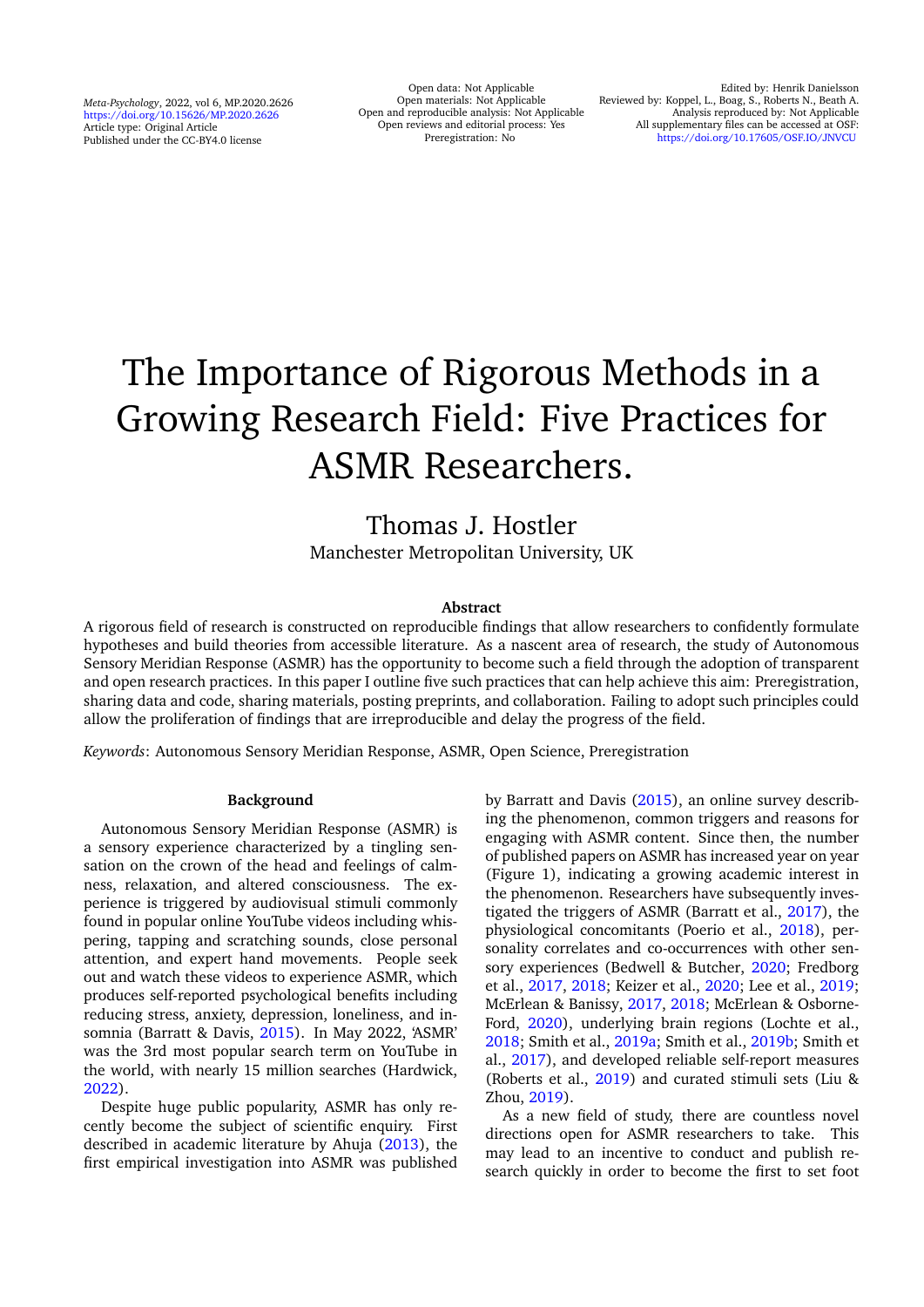

*Figure 1*. Number of publications published per year about "Autonomous Sensory Meridian Response" from 2013 - 2021, as indexed on Web of Science.

on an untouched and fertile soil of scientific discovery. It is well documented that such publishing incentives can blind researchers to biases that encourage the overinterpretation of data and the use of questionable research practices (Giner-Sorolla, [2012;](#page-9-3) Higginson & Munafò, [2016\)](#page-9-4). In turn, this leads to an accumulation in the literature of spurious results, inaccurate estimates of effect sizes, and findings that are irreproducible (Ioannidis, [2005;](#page-9-5) Munafò et al., [2017\)](#page-10-9).

This is a particular concern for a new and developing field, where a 'hard core' of replicated and accepted findings have yet to be established (Lakatos, [1978\)](#page-9-6). To develop such a core, and allow researchers to confidently build upon the findings of previous research, it is paramount that such findings must be obtained using unbiased and rigorous practices and that these methods are clear and transparent to allow others to replicate methodologies as closely as possible. Therefore, adopting transparent and rigorous research practices will accelerate the accumulation of 'established' ASMR findings, and subsequently, theory-building and the field at large. Conversely, utilising traditional 'closed' research practices is likely to facilitate the publication of findings and results that do not replicate (Smaldino & McElreath, [2016\)](#page-10-10), thus leading future researchers to pursue unproductive lines of inquiry and delaying the development of the field. It is theorised that developing fields go through three stages of *differentiation*, *mobilisation*, and *legitimacy building* (Hambrick & Chen, [2008\)](#page-9-7). ASMR research has a clear unique focus, which helps to differentiate it from the study of other sensory experiences. However, it currently lacks mobilisation in terms of organisation and resources, and legitimacy in terms of rigorous methodologies and compelling evidence. Hambrick and Chen [\(2008\)](#page-9-7) argue that the growth and legitimacy of a field depends on the quality of the research produced: "Scholars in more established fields will look for indicators that the new area's research resembles a style they hold in high regard, a style that is 'on the right track.'"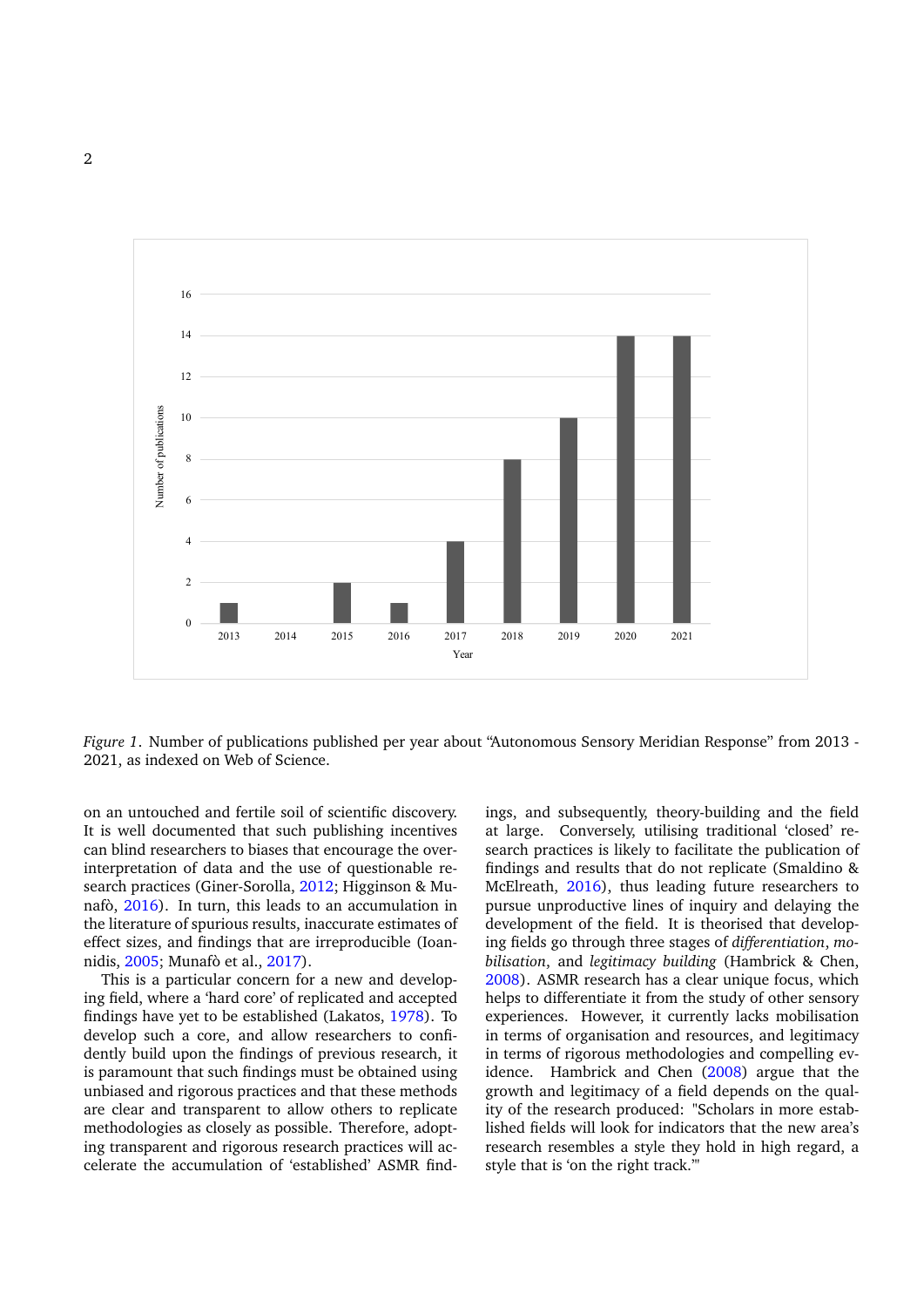In this paper, I outline five practices that ASMR researchers can use to improve the legitimacy of the field, accelerate the mobilisation of the research community, and increase the transparency, rigour, and reproducibility of their research: Pre-registration, sharing data and code, sharing study materials, preprints and post-prints, and collaboration. For each, I will explain their applicability to ASMR research with examples.

#### **Pre-Registration**

Pre-registration is the process of publicly and transparently reporting a study's design and analysis plan prior to data collection (Nosek et al., [2018\)](#page-10-11). It typically takes the form of a time-stamped online document that details a study's design, hypotheses, sampling plan, and data processing and analysis plan. The purpose of preregistration is to preclude the use of questionable research practices including '*p*-hacking' (exploiting undisclosed flexibility in data analysis plans to obtain significant results) and 'HARKing' (Hypothesizing After the Results are Known to present such significant findings as predicted a priori) (Chambers, [2017\)](#page-8-6).

This does not mean that studies that were not preregistered have definitely engaged in *p*-hacking, or trying multiple analyses until a significant result is obtained, but that it is impossible to tell. Only by reporting one's analysis plan in advance can someone say with confidence that there was no undisclosed flexibility in the analysis. It is important to note that *p*hacking is often unconscious and the result of human, fallible researchers operating with cognitive biases and within a career progression framework that incentivises publication of significant results. Faced with a multitude of analytical decisions to take regarding participant exclusion, data quality, and questionnaire scoring, researchers analysing data without a pre-defined plan end up walking in a "garden of forking paths" (Gelman & Loken, [2019\)](#page-9-8), with each path leading to a different statistical outcome. The combination of the ease of posthoc rationalisation of findings, confirmation bias, and the incentives to discover and publish significant results mean that researchers are likely to publish and justify analyses that turn out as significant, even though alternative analyses may have produced different findings (Chambers, [2017\)](#page-8-6). A hypothetical example below using ASMR research illustrates this, where two research teams in alternate universes each recruit 250 ASMR participants and administer them with (amongst other things) the ASMR-Checklist (Fredborg et al., [2017\)](#page-8-4) and the "Poor attentional control" subscale of the Short Imaginal Process Inventory (SIPI) (Huba et al., [1982\)](#page-9-9). Both research teams obtain exactly the same dataset, and test exactly the same hypothesis: that there is a relationship between ASMR and attentional control. The first research team, Anna and Abel, proceed with data analysis as follows:

*When analysing their data, they decide to exclude 10 people who report in a qualitative response that they experience atypical ASMR (e.g. they only experience it in response to real-world triggers), in order to get a more homogenous sample of only those who get a typical ASMR experience from videos. When scoring the SIPI, they follow the instructions from Huba et al (1982) and begin with a baseline score of 42, and add/subtract the scores of specific questions to produce an overall score. They notice the distribution of the SIPI scores are non-normal due to skewness and a number of extreme scores. They follow textbook instructions to use a non-parametric test for the analysis. They find no significant relationship between ASMR and Poor Attentional Control* (*rho* = -.135, *p* = .091) *and conclude that there is not sufficient evidence from the study to say that the constructs are related. In their discussion, they suggest future research may want to focus on alternative constructs.*

In the alternate universe, two other researchers (Brett and Bushra), test the same hypothesis with the same dataset, but in a different way:

*When analysing their data, they decide to keep in those who report that they experience atypical ASMR, as they think that ASMR is probably quite a heterogenous experience overall and they do not want to make a judgement on what 'counts' as ASMR. However, when scoring the ASMRchecklist, they decide to exclude the trigger of "watching someone apply makeup" from the scoring, as they find a relatively low response rate for this trigger, and believe it could be unduly influenced by gender and cultural norms. When scoring the SIPI, they use a traditional scoring method of recoding negative items and computing a mean score of the items. They notice the distribution of the SIPI scores are non-normal due to skewness and a number of extreme scores. They follow textbook instructions to log-transform the data before analysis. They find a significant negative relationship between ASMR and Poor Attentional Control* (*r* = -.195, *p* = .035) *and conclude the constructs are related. In their discussion, they suggest future research should explore this relationship further.*

In both of these examples, there were a number of decisions the researchers had to take regarding the analysis: who to exclude, how to score the questionnaires, which analysis to use. Many of these decisions were *data-driven*: Brett and Bushra would not have decided to remove that specific trigger from the checklist scoring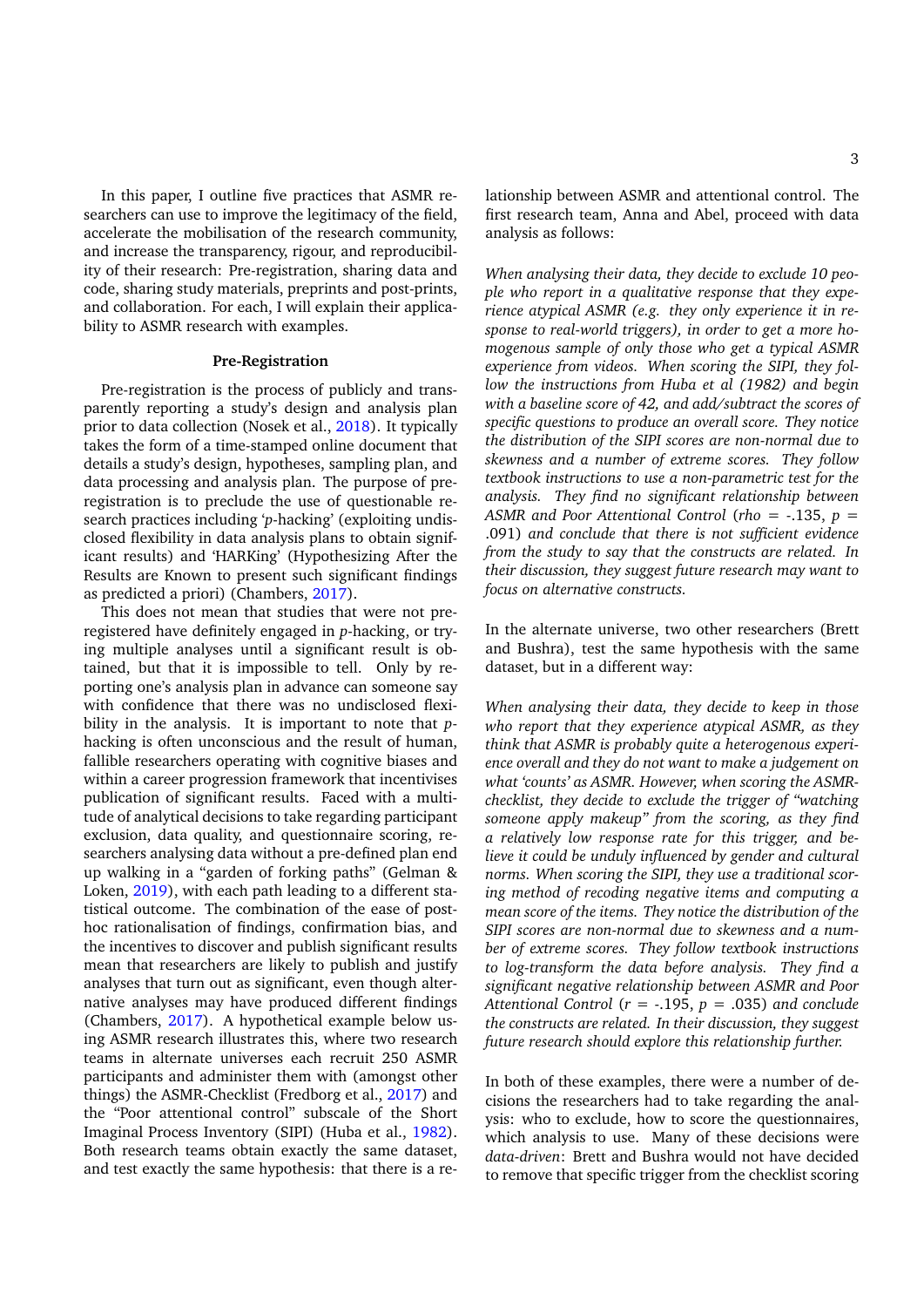until seeing the relatively low score. All of these decisions were reasonable and justified, but done so posthoc. The particular decisions made led to different conclusions. In both these cases, the eventual *p*-value was accepted and interpreted as evidence for or against their pre-planned hypothesis, and the finding incorporated into the literature. Due to the small existing literature base and lack of current theory, it would not be difficult to come up with plausible explanations of why ASMR may (or may not) be related to poor attentional control, and to suggest diverging directions for future research. However, the different 'paths' taken by the researchers illustrate that despite testing the same a priori hypothesis, their analyses were essentially exploratory, meaning that it would be wrong to draw any firm conclusions from the data.

Pre-registering analyses means that researchers have to think more carefully in advance about their hypotheses, and justify analysis decisions in advance: What 'counts' as ASMR for the research question I'm interested in? What criteria for data quality am I willing to accept? What are the psychometric properties of my questionnaire and is it suitable to answer the research question? Answering these questions may be difficult but not impossible with a bit of thought and knowledge of the literature and good methodological practice. One concern many researchers have with preregistration is that it will prevent them from running exploratory tests, or will constrain their analysis. What if the data turns out nothing like they thought and they cannot run the test they preregistered? This concern is understandable but ill-founded. Pre-registration does not prevent researchers from performing or reporting non-preregistered analyses, or testing hypotheses that they thought of at a later date. However, it necessitates the accurate reporting of such tests as *exploratory*, and with it the implications for the lack of 'hard' inferences that can be drawn from the data. The commonly used procedure of Null Hypothesis Significance Testing (NHST) means that a proportion of 'significant' results are expected by chance. As exploratory analyses are by definition a search for potentially 'chance' findings, conclusions drawn from exploratory tests need to be replicated in order to add value to the literature. On the flip side, a statistical test that supports a *pre-registered* hypothesis allows one to draw much more confident inferences from the results and provides a much sturdier finding upon which to build. Studies can be pre-registered on websites including As-Predicted [\(http://aspredicted.org\)](http://aspredicted.org) or the Open Science Framework (OSF) [\(http://osf.io\)](http://osf.io). An example of a preregistration for an ASMR study (Poerio et al., [2022\)](#page-10-12) can be found here: <https://osf.io/pjq6s> which we are happy

for other researchers to use as a guide, although do not claim that it is a perfect example. O. Klein et al. [\(2018\)](#page-9-10) present a useful guide for writing pre-registrations.

**Registered Reports.** A recent initiative in scientific publishing that utilises the idea of pre-registration for maximum benefit is the Registered Report (RR) (Chambers & Tzavella, [2020\)](#page-8-7). An RR is a specific type of article, which is submitted to a journal prior to data collection. A researcher will outline the background and idea for their research, and submit this along with their methodology and pre-registration for the study they wish to run. At this point, the study goes out for peer review, and may return with revisions if necessary. Once the revisions have been satisfied, the journal will grant the paper "in principle acceptance", meaning they guarantee to publish the subsequent results of the study, regardless of the outcomes. RRs therefore combine the methodological rigor of a pre-registered study with a commitment to publish null results if necessary, thus correcting for publication bias in the literature. Given that publication bias can severely hamper progress in a psychological field (Ferguson & Heene, [2012\)](#page-8-8), the widespread use of RRs in the new field of ASMR research would help to prevent the problem of publication bias occurring in the first place. At the time of writing, journals that currently or will soon offer RRs that are likely to be open to publishing research on ASMR include: *Affective Science; Attention, Perception, & Psychophysics; Cognition and Emotion; Consciousness and Cognition; Experimental Psychology; Frontiers in Psychology; International Journal of Psychophysiology; i-Perception; Journal of Personality and Social Psychology; Nature Human Behaviour; Neuroscience of Consciousness; Perception; PLOS ONE and Psychological Science.* A full live list of journals that accept RRs can be found at: <https://cos.io/rr/>

#### **Sharing Data and Code**

As well as making data analysis decisions transparent via pre-registration, researchers should also share the data itself, and the analysis code used to produce the results. 'Sharing' in this context means making the data available on an accessible online repository, rather than authors responding to ad hoc requests to share data via email. Empirical research (and the personal experience of anyone who has done a meta-analysis) confirm that sharing data on an ad hoc basis is highly ineffective for a number of reasons including poor record keeping and authors changing institutions, and availability declines rapidly over time (Savage & Vickers, [2009;](#page-10-13) Vines et al., [2014;](#page-11-1) Wicherts et al., [2011;](#page-11-2) Wicherts et al., [2006\)](#page-11-3).

Making data readily available has multiple benefits for cumulative science. The first is that when data is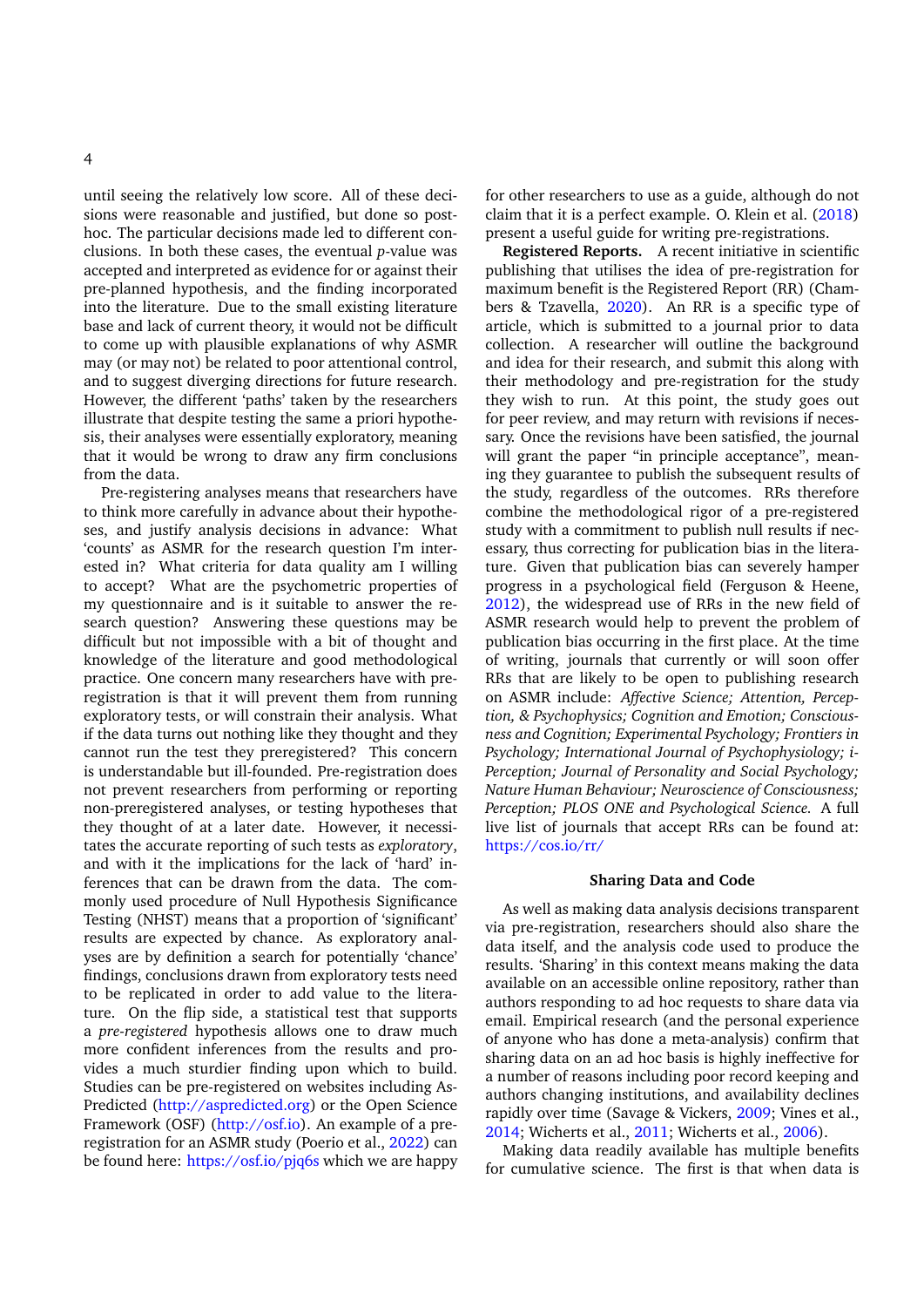made available, other researchers can check whether they agree with the conclusions drawn from the data by conducting their own analyses. This has already been evidenced in ASMR research: We (Hostler et al., [2019\)](#page-9-11) reinterpreted the data from Cash et al. [\(2018\)](#page-8-9) study by accessing the raw dataset and visualizing it in a different way than presented in the original paper. By doing this, we came to a different conclusion and therefore attempted to 'correct' the literature in the spirit of the selfcorrecting mechanism of science (Merton, [1974\)](#page-10-14). This would not have been possible without access to the raw data.

The second benefit of providing raw data is that researchers can perform alternate analyses on the data that the original authors did not or could not, to maximise the utility of the original research. It is impossible to know what other researchers might find interesting or need to know about the data, and therefore not possible to know which statistics and analyses would need to be reported. A hypothetical example is that of a future meta-analyst who wishes to compute an overall effect size from past experimental ASMR research. Following the guidelines of Lakens [\(2013\)](#page-9-12), they find that in order to compute an accurate effect size from previous research utilising within-subjects designs, they need information about the correlation (*r*) between the two repeated measures. This statistic is very rarely reported in studies, but by making the raw data available, it doesn't have to be: the meta-analyst can download the data and calculate it themselves. Another example is that of McErlean and Osborne-Ford [\(2020\)](#page-10-3) who were able to access the open data of Fredborg et al. [\(2018\)](#page-8-5) and perform additional analyses to facilitate the comparison of their findings.

A third benefit concerns the sharing of analysis code. This allows the computational reproducibility of the findings and is an important mechanism for error detection. By uploading the code used to produce the findings used in the paper, other researchers can see exactly 'which buttons were pressed' to reach the final numbers reported in the paper, and whether the preregistration was followed (if used). To maximise accessibility, researchers should try to use non-proprietary analysis software such as *R*, so that any researcher has the potential capacity to produce the analysis, regardless of institutional access to proprietary programs such as SPSS or Stata. The 'gold standard' would be to use online container technology to recreate the virtual environment in which the original code was executed, in case different versions of software produce different results (see Clyburne-Sherin et al., [2018\)](#page-8-10). If this is not possible, then researchers should still share analysis code from proprietary programs such as SPSS via

the syntax function: Partial accessibility is better than none.

Data sharing is becoming increasingly common across psychology in general, thanks in part to journal and funder requirements (Houtkoop et al., [2018\)](#page-9-13) and a few current examples in ASMR research have been highlighted above. The challenge for the future is to ensure that data sharing in ASMR research is done consistently, and in an ethical and thoughtful way that maximises its benefit, not merely as an afterthought to meet journal requirements. Table 1 highlights some potential issues for sharing data and code in ASMR research and some possible solutions. For more useful guidance see Meyer [\(2018\)](#page-10-15).

#### **Sharing study materials**

One of the most important transparent research practices for ASMR research is the sharing of study materials, such as ASMR videos. In experimental designs, researchers will often want to use ASMR videos to induce ASMR in order to measure the ASMR response and any influences on this. In correlational research, researchers may want to use ASMR videos to verify the 'ASMR status' of participants and confirm whether they experience the sensation (Hostler et al., [2019\)](#page-9-11). In order to improve consistency amongst studies and the reproducibility of findings, it is important to know exactly which videos are used in ASMR research for these purposes.

Most researchers will take ASMR videos created by ASMRtists (content creators) from YouTube, rather than create original ASMR content themselves. Whilst the use of these videos in research itself is likely to fall under 'fair use' copyright laws, it is unclear whether sharing the original video files on other public repositories may infringe copyright. Depending on the number and length of videos, it may also be prohibitive due to the large file sizes. Researchers can circumvent this issue by sharing information on the original sources of the videos used, including URLs and timestamps (for an example from Poerio et al. [\(2018\)](#page-10-0) see [https://osf.io/u374f/\)](https://osf.io/u374f/). Researchers should also cite the exact video number used from stimuli sets such as Liu and Zhou [\(2019\)](#page-10-8), and include descriptions about the content of the videos used in the manuscript or supplementary materials, in case of broken links.

As ASMR research is in an infant stage, there is currently little knowledge about how the specific content and triggers in an ASMR video may affect the ASMR response. However, this is the sort of question that could prove to be important in future systematic reviews of ASMR research– if sufficient information is available to investigate it. Ensuring that the exact content of videos used in ASMR research is accessible will allow future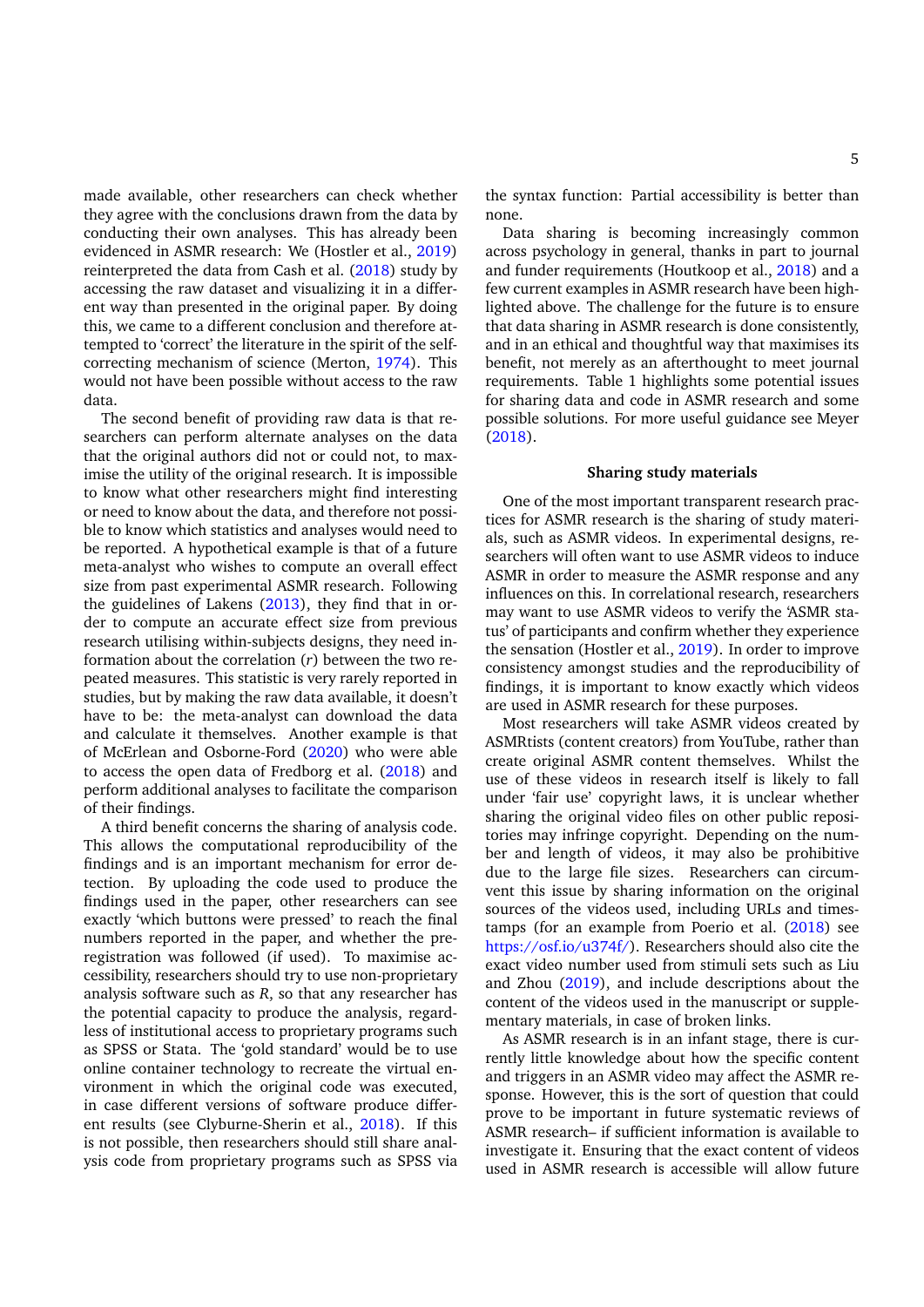| Table 1 |                                                         |  |  |
|---------|---------------------------------------------------------|--|--|
|         | Issues and solutions for data sharing in ASMR research. |  |  |

| <b>Issue</b>           | Solution                                                               |
|------------------------|------------------------------------------------------------------------|
| Ethical concerns       | Most data from ASMR experiments are unlikely to be particularly        |
|                        | sensitive, but in some cases researchers may collect data that ne-     |
|                        | cessitates increased anonymity (e.g., data on mental health diag-      |
|                        | noses), via the removal of potentially identifying information (e.g.   |
|                        | age and gender). Participants must also consent for their data to      |
|                        | be shared, so researchers should be careful to avoid claiming that     |
|                        | data will be "kept confidential" or "destroyed" in their ethics doc-   |
|                        | umentation and participant information sheets.                         |
| Data comprehensibility | Shared data is only useful if other researchers can interpret it.      |
|                        | Researchers should include supplementary "data dictionary" files       |
|                        | alongside data files, to explain what each variable represents, and    |
|                        | how any categorical variables have been coded.                         |
| Data accessibility     | Where possible, data should be provided in file formats for non-       |
|                        | proprietary software, for example .CSV files. Ideally, syntax or       |
|                        | data analysis code should include any pre-processing of data, in-      |
|                        | cluding scoring questionnaires and removing outliers, as well as       |
|                        | analyses. File names should be machine readable, utilising un-         |
|                        | derscores rather than spaces, and include information about what       |
|                        | the file contains (e.g. "ASMR_Study1_EEGData.csv")                     |
| Data storage           | Data and analysis code files can often be hosted as supplemen-         |
|                        | tary files on journal websites, or institutional data repositories.    |
|                        | However, hosting the data on a searchable repository such as           |
|                        | the Open Science Framework (http://osf.io), Figshare (http://          |
|                        | figshare.com) or Zenodo (http://zenodo.org) can increase discov-       |
|                        | erability and utility, as well as allowing the researcher greater con- |
|                        | trol over updating the file in future, if necessary.                   |

meta-analysists to code for any number of factors – for example, which triggers are present; whether the ASM-Rtist is male or female – as moderating factors in analyses of ASMR effects.

In addition to sharing ASMR video materials used in research, researchers should utilise external repositories such as the Open Science Framework to share all their study materials including recruitment media, participant instructions, questionnaires, and flow-chart protocols. Whilst journal articles often have strict word limits on the amount of information that can be included in a method section, there are no such limits to uploading supplementary material in separate repositories, to which the DOIs can be linked to in the article itself. Sharing materials is one of the easiest transparency initiatives to introduce into a research workflow. For example, an entire online questionnaire created in Qualtrics can be downloaded as a .pdf and uploaded to the OSF with only a few clicks. The benefit is that other researchers can see exactly what information participants were told, how the study was set up, and which questions were asked, to allow the study to be replicated as closely as possible.

#### **Preprints & Post-prints**

The traditional publishing workflow dictates that the findings of a piece of research are only communicated to other scientists and the public after undergoing peer review when the study is published as a journal article. Preprints are online copies of manuscripts that shortcut this process, as they are uploaded to a repository prior to peer review and journal submission (Speidel & Spitzer, [2018\)](#page-11-4). Given that peer review can often take several months before a study is published, preprints accelerate the dissemination of research findings, and thus the productivity and development of the entire field. Preprints also increase the visibility and discoverability of research, which can facilitate networking. They can also be used to communicate research that would otherwise sit in a "file drawer", for example studies with null results, small sample sizes, or undergraduate projects (Sarabipour et al., [2019\)](#page-10-16). Although researchers are encouraged to check individual journal policies, most journals do not regard preprints as 'prior publication' and

## 6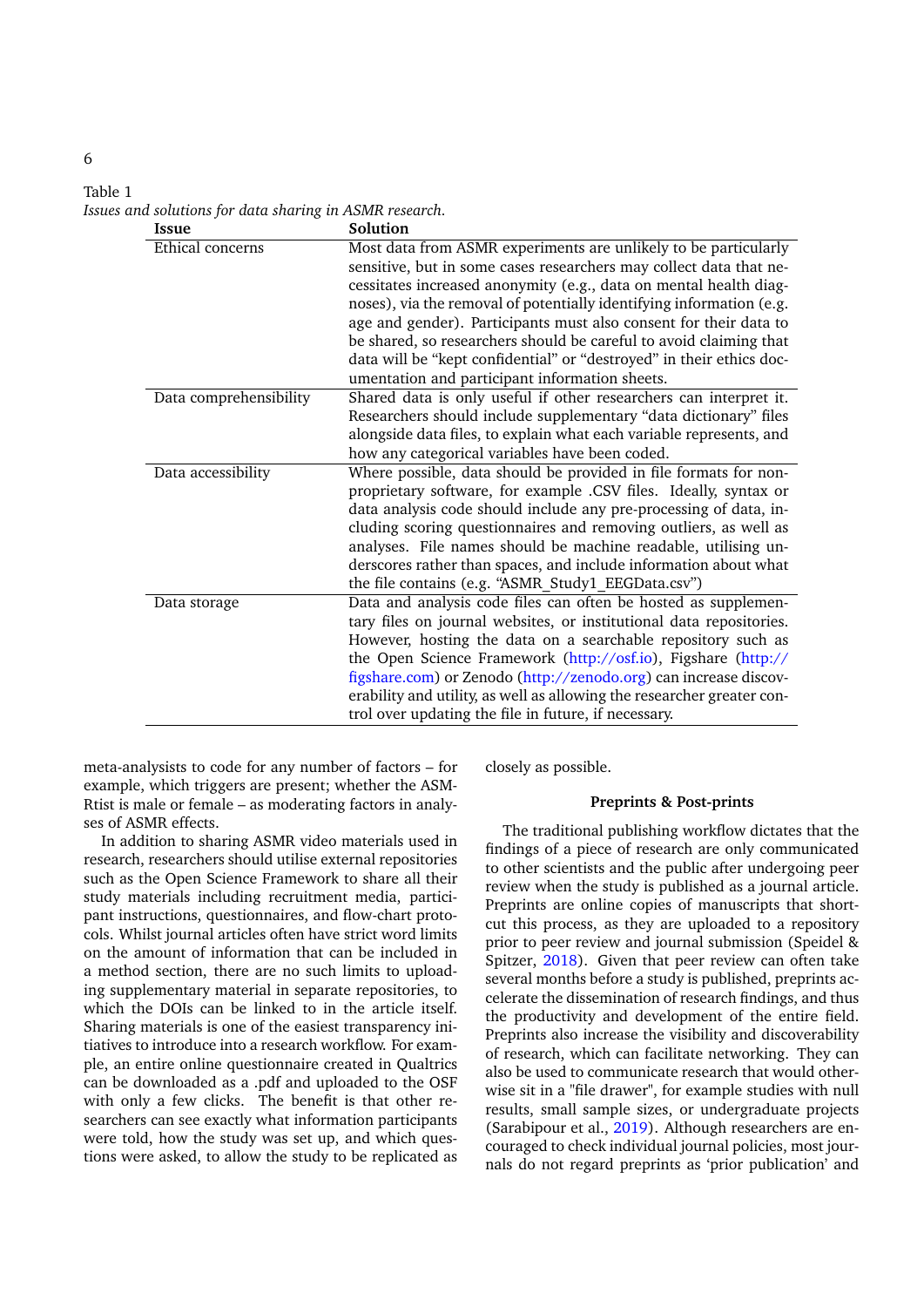so they do not act as a disqualifier for eventual journal publication.

One common concern regarding preprints is that it is believed posting the results of findings online before publication could allow a researcher to be 'scooped' and their idea stolen. However, preprints are associated with a permanent DOI meaning that they have an established mark in the scientific record, and are indexed by Google Scholar and CrossRef. Therefore, posting a preprint can actually allow a researcher to indicate that they recorded a finding or idea first, without having to wait for 'official' publication. Practically speaking, it is also unlikely that another lab would have the time to run an entire study, write up the results, and submit and get it accepted for publication, in the time it takes for a posted preprint to be peer reviewed.

Most psychology researchers submit their preprints to the dedicated psychology preprint server PsyArXiv [\(https://psyarxiv.com/\)](https://psyarxiv.com/) but ASMR research could also be hosted on the server for "mind and contemplative practices" research, MindRXiv [\(https://mindrxiv.org/\)](https://mindrxiv.org/), bioRXiv for biological mechanisms [\(https://biorxiv.org\)](https://biorxiv.org) or a geographical server such as AfricaRXiv [\(https://osf.](https://osf.io/preprints/africarxiv/) [io/preprints/africarxiv/\)](https://osf.io/preprints/africarxiv/).

#### **Post-prints**

Confusingly, the term 'preprint' is sometimes also used to refer to a manuscript uploaded after publication, to circumvent publisher paywalls. These 'postprints' are a common way to allow for 'Green' Open Access, where authors can upload a non-typeset copy of their article to their personal, institutional, or academic social networking webpage (e.g. [http://researchgate.](http://researchgate.net) [net;](http://researchgate.net) [http://academia.edu\)](http://academia.edu) if their actual article is not published Open Access in the journal itself. Sharing post-prints of articles is an increasingly common requirement of publicly funded research, and so it is likely that many ASMR researchers already do this. However, it is worth reiterating that if an ASMR research article is not published 'Gold' Open Access, authors should try to ensure that the non-formatted manuscript is available in as many places as possible, to allow for maximum discoverability and use by the ASMR research community.

#### **Collaboration**

The final practice is a broader call for more collaborative research in ASMR, and for researchers to combine resources together in the spirit of 'team science' (Munafò et al., [2017\)](#page-10-9) to conduct larger, well-powered investigations into the phenomena. Large, multi-lab studies are becoming increasingly common in psychological science (e.g. Camerer et al., [2018;](#page-8-11) Ebersole et al., [2016;](#page-8-12) R. A. Klein et al., [2014;](#page-9-14) R. A. Klein et al., [2018;](#page-9-15) Open

Science Collaboration, [2015\)](#page-10-17) as researchers realise the benefits that pooling resources can have, particularly when it comes to participant recruitment, traditionally one of the more practically difficult aspects of psychological research.

Underpowered studies remain the norm in psychology (Maxwell, [2004\)](#page-10-18) and researchers commonly overestimate the power in their own studies (Bakker et al., [2016\)](#page-8-13). This is compounded by the fact that traditional methods of calculating sample size underestimate the number of participants needed, due to imprecise measures of effects: Taking effect sizes from previous studies at face value can underestimate the number of participants needed by a factor of ten (Anderson et al., [2017\)](#page-8-14). As an example, when accounting for publication bias and Type 1 error, researchers wishing to replicate a published study finding a between-two-groups effect size of  $d = 0.68$  could require up to a total of  $N =$ 662 to achieve power of .73. Whilst online research methods can facilitate collecting data from large samples like these, many researchers will want to conduct ASMR studies in the laboratory to control for environmental factors, standardize participant experience, or employ physiological or neuroscientific measures. However, the time and resources needed to collect large sample sizes in-person can make this sort of data collection prohibitive.

The solution is for researchers to work together to pool resources. Whilst it may be difficult for a single lab to recruit and test 600 participants in-person, it would be feasible for six labs to work together and collect 100 participants each for a single, high-powered study. Utilising the other principles of transparent research, the researchers involved could share materials and pre-register the design of the study together to ensure consistency in the set-up of the experiment and data collection. The data itself would then be shared and analysed together with a shared transparent analysis code, so that all contributors could see exactly how the final results were reached.

A relevant example of a large, multi-lab study investigating an emotional, sensory phenomenon is Zickfeld et al. [\(2019\)](#page-11-5). Researchers from 23 different laboratories in 15 countries across five continents worked together to investigate "Kama Muta", the distinct emotional experience of 'being moved'. The KAVIAR Project (KAma muta Validity Investigation Across Regions) members worked together to standardise measurement of the phenomenon and construct a questionnaire, and then recruited a total sample of 3542 participants from across their respective labs. The study was pre-registered and conducted according to open research principles, and readers are encouraged to ex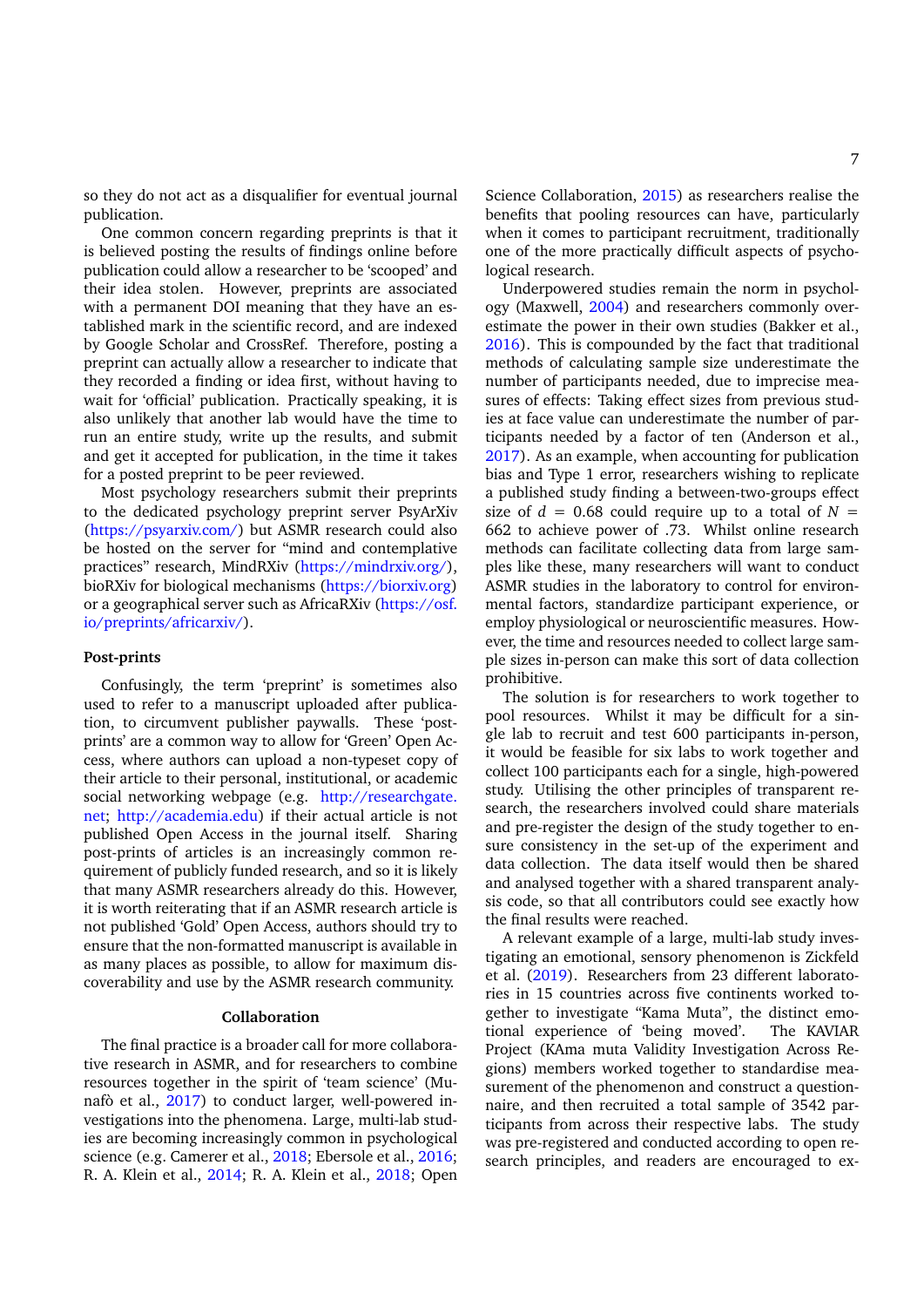plore the study OSF page as an exemplar of the organisation of a multi-lab project: [https://osf.io/cydaw/.](https://osf.io/cydaw/) The resulting study provided convincing evidence of the validity of Kama Muta and the measurement tool used. As a new seminal paper on the topic, the study has already been cited 21 times in the literature.

Multi-lab collaborations of course require greater time and resources than individual lab studies, and come with unique challenges including integrating multiple datasets, multi-site ethical approval, translation issues, and the logistical headache of coordinating dozens of people in disparate time zones (Moshontz et al., [2018\)](#page-10-19). In addition, traditional publishing incentives often favour quantity over quality. This means it is tempting for researchers to work in silos, working on their own studies as quickly as possible to increase their own number of publications and citations, to enhance their career.

However, as discussed earlier, this is bad for the field as a whole as it results in a multitude of underpowered and therefore non-replicable studies in the literature. This is not conducive to progress in the field, and it is a mistake to think that the limitations of small-sample individual studies and publication bias can be corrected post-hoc via meta-analysis (see Kvarven et al., [2019\)](#page-9-16). The focus on quantity over quality is also a false economy for researchers interested in career-boosting metrics. By engaging in collaborative research, researchers will be producing high-value science: pre-registered, high-powered studies represent the highest quality of evidence on a topic, and so the results are inevitably published in more prestigious journals, receive greater prominence in the literature, and are cited more often. In addition, as a multi-lab study may have dozens (if not hundreds) of authors, each promoting the study through their own networks, social media channels, and at conferences and invited talks, the natural reach and visibility of the research is substantially increased. Concerns about author credit to large projects can be addressed by utilising clear contribution statements, such as the CRediT taxonomy (Holcombe, [2019\)](#page-9-17), which ensures that all contributors receive appropriate recognition. Finally, as evidenced by the success of previous multi-lab studies, the practical barriers to large scale collaborations are far from insurmountable. Cloudbased document editing (e.g. Google docs; Dropbox Paper), multi-user conferencing and communication software (e.g. Zoom; Slack) and online project management software (e.g. Github; OpenProject) greatly ease the organisational burden of such initiatives and mean that barriers to multi-lab working are more often psychological than practical.

Researchers wishing to find other labs to collaborate

with could utilise the StudySwap platform [\(https://osf.](https://osf.io/meetings/studyswap/) [io/meetings/studyswap/\)](https://osf.io/meetings/studyswap/), where labs can post "needs" or "haves" to facilitate sharing resources. Another option could be proposing an ASMR study to be conducted via the Psychological Science Accelerator [\(https:](https://psysciacc.org/) [//psysciacc.org/\)](https://psysciacc.org/), a network of psychology labs around the world who coordinate data collection on largescale studies. In addition, I invite ASMR researchers to sign up to a mailing list we have created for sharing ASMR research news and collaboration opportunities: [https://asmr-net.us1.list-manage.com/subscribe?](https://asmr-net.us1.list-manage.com/subscribe?u=503533eadcf849b8c108a79a7&id=e0763fe0d0) [u=503533eadcf849b8c108a79a7&id=e0763fe0d0.](https://asmr-net.us1.list-manage.com/subscribe?u=503533eadcf849b8c108a79a7&id=e0763fe0d0)

#### **Conclusion**

ASMR is a new and developing research field with enormous potential to inform our knowledge of emotion, sensory processing, and digitally-mediated therapies, as well as being a fascinating subject of study in its own right. The few studies conducted so far on ASMR have tentatively explored the phenomenon, and suggested exciting directions for research to pursue. However, in order for the field to develop and grow successfully, researchers need to be able to trust the findings in the literature and build theories and hypotheses upon 'stable' effects they are confident they will be able to replicate (Witte & Zenker, [2017\)](#page-11-6). Such a "progressive research program" only works when the results of hypothesis tests are trustworthy – i.e., free from bias (preregistered), able to be replicated (open materials), computationally reproducible and scrutinised for errors (open data and code), accessible (preprints) and come from high-powered studies (collaboration). Whilst there are also theoretical hurdles to overcome to advance research in this area, including questions to be answered around the definition and measurement of ASMR, transparency and collaboration are also a means for addressing these in a thorough and efficient manner (Boag et al., [2021\)](#page-8-15). Witte and Zenker [\(2017\)](#page-11-6) argue that psychology must "coordinate our research away from the individualistically organized but statistically underpowered short-term efforts that have produced the [replication] crises, toward jointly managed and well-powered long-term research programs". With the adoption of the open research practices outlined in this article, the nascent field of ASMR research has the potential to be the epitome of such a research program.

#### **Author Contact**

Please contact me via email (t.hostler@mmu.ac.uk) or twitter (@tomhostler); ORCID: [https://orcid.org/](https://orcid.org/0000-0002-4658-692X) [0000-0002-4658-692X](https://orcid.org/0000-0002-4658-692X)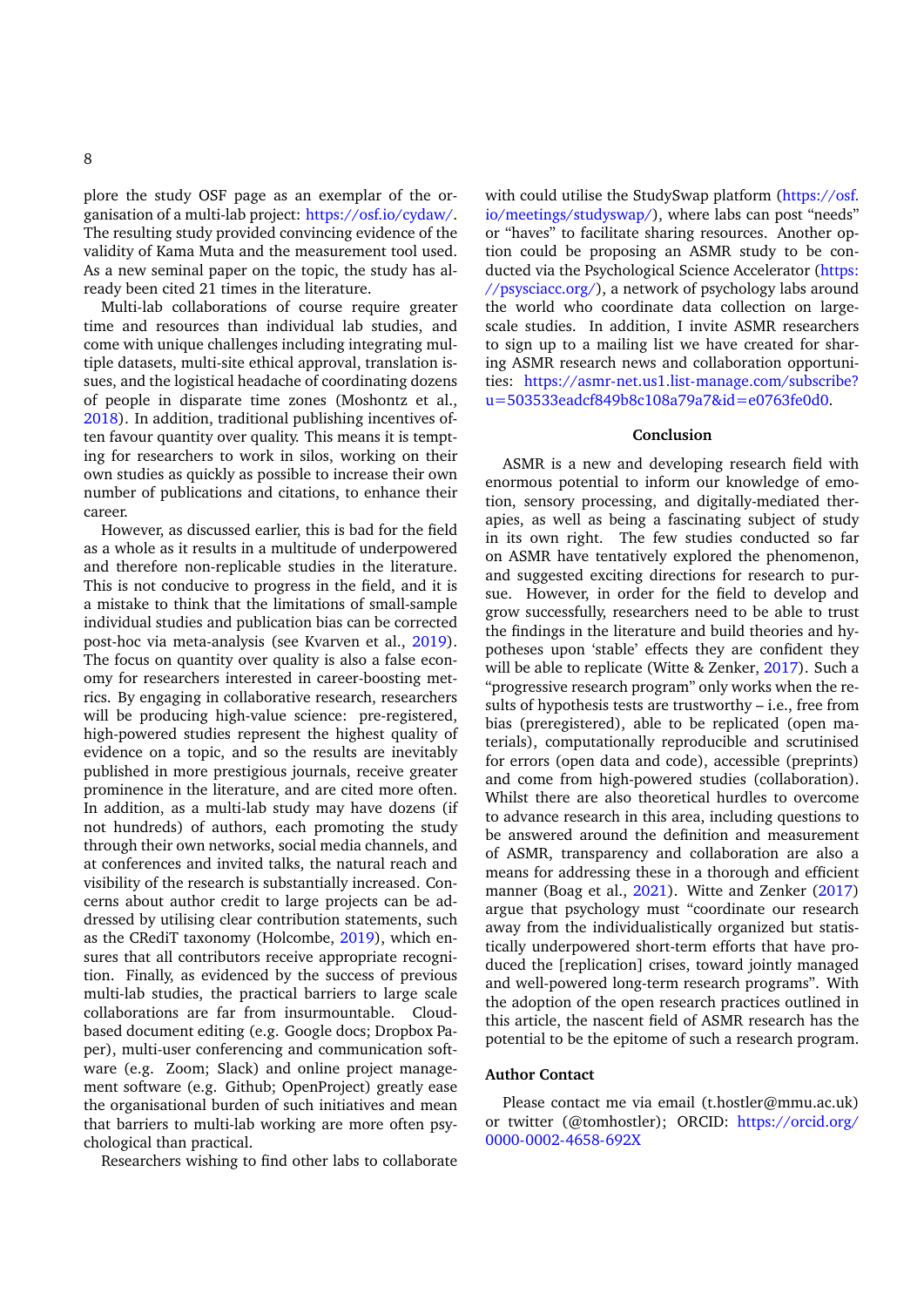# **Acknowledgments**

I would like to thank Brendan O'Connor for his comments on an early draft of this piece.

# **Conflict of Interest and Funding**

No conflict of interest or specific source of funding.

#### **Author Contributions**

I am the sole author of the article.

# **Open Science Practices**

This article is a theoretical article that was not preregistered nor had data or materials to share. The entire editorial process, including the open reviews, are published in the online supplement.

#### References

- <span id="page-8-1"></span>Ahuja, N. K. (2013). "It Feels Good To Be Measured" clinical role-play, Walker Percy, and the tingles. *Perspectives in Biology and Medicine*, *56*(3), 442–451. [https://doi.org/10.1353/pbm.2013.](https://doi.org/10.1353/pbm.2013.0022) [0022](https://doi.org/10.1353/pbm.2013.0022)
- <span id="page-8-14"></span>Anderson, S. F., Kelley, K., & Maxwell, S. E. (2017). Sample-Size Planning for More Accurate Statistical Power: A Method Adjusting Sample Effect Sizes for Publication Bias and Uncertainty. *Psychological Science*, *28*(11), 1547–1562. [https://](https://doi.org/10.1177/0956797617723724) [doi.org/10.1177/0956797617723724](https://doi.org/10.1177/0956797617723724)
- <span id="page-8-13"></span>Bakker, M., Hartgerink, C. H. J., Wicherts, J. M., & van der Maas, H. L. J. (2016). Researchers' Intuitions About Power in Psychological Research. *Psychological Science*, *27*(8), 1069–1077. [https:](https://doi.org/10.1177/0956797616647519) [//doi.org/10.1177/0956797616647519](https://doi.org/10.1177/0956797616647519)
- <span id="page-8-0"></span>Barratt, E. L., & Davis, N. J. (2015). Autonomous Sensory Meridian Response (ASMR): A flow-like mental state. *PeerJ*, *3*, e851. [https://doi.org/](https://doi.org/10.7717/peerj.851) [10.7717/peerj.851](https://doi.org/10.7717/peerj.851)
- <span id="page-8-2"></span>Barratt, E. L., Spence, C., & Davis, N. J. (2017). Sensory determinants of the autonomous sensory meridian response (ASMR): Understanding the triggers. *PeerJ*, *5*. [https://doi.org/10.7717/](https://doi.org/10.7717/peerj.3846) [peerj.3846](https://doi.org/10.7717/peerj.3846)
- <span id="page-8-3"></span>Bedwell, S., & Butcher, I. (2020). The Co-occurrence of Alice in Wonderland Syndrome and Autonomous Sensory Meridian Response. *PsyPag Quarterly*, *114*(1), 18–26. [https://doi.org/http:](https://doi.org/http://www.open-access.bcu.ac.uk/id/eprint/8749) [//www.open-access.bcu.ac.uk/id/eprint/8749](https://doi.org/http://www.open-access.bcu.ac.uk/id/eprint/8749)
- <span id="page-8-15"></span>Boag, S., Roberts, N., & Beath, A. (2021). Commentary on Hostler: On collaboration and converging methods for rigorous Autonomous Sensory Meridian Response research.
- <span id="page-8-11"></span>Camerer, C. F., Dreber, A., Holzmeister, F., Ho, T.-H., Huber, J., Johannesson, M., Kirchler, M., Nave, G., Nosek, B. A., Pfeiffer, T., Altmejd, A., Buttrick, N., Chan, T., Chen, Y., Forsell, E., Gampa, A., Heikensten, E., Hummer, L., Imai, T., ... Wu, H. (2018). Evaluating the replicability of social science experiments in Nature and Science between 2010 and 2015. *Nature Human Behaviour*, *2*(9), 637–644. [https://doi.org/10.](https://doi.org/10.1038/s41562-018-0399-z) [1038/s41562-018-0399-z](https://doi.org/10.1038/s41562-018-0399-z)
- <span id="page-8-9"></span>Cash, D. K., Heisick, L. L., & Papesh, M. H. (2018). Expectancy effects in the Autonomous Sensory Meridian Response. *PeerJ*, *6*. [https://doi.org/](https://doi.org/10.7717/peerj.5229) [10.7717/peerj.5229](https://doi.org/10.7717/peerj.5229)
- <span id="page-8-6"></span>Chambers, C. (2017). *The Seven Deadly Sins of Psychology: A Manifesto for Reforming the Culture of Scientific Practice*. Princeton University Press. <https://doi.org/10.2307/j.ctvc779w5>
- <span id="page-8-7"></span>Chambers, C., & Tzavella, L. (2020). Registered Reports: Past, Present and Future (Preprint) [Type: preprint]. *MetaArXiv*. [https://doi.org/](https://doi.org/10.31222/osf.io/43298) [10.31222/osf.io/43298](https://doi.org/10.31222/osf.io/43298) [Accessed 26/03/2020]
- <span id="page-8-10"></span>Clyburne-Sherin, A., Fei, X., & Green, S. A. (2018). Computational Reproducibility via Containers in Social Psychology (Preprint). *PsyArXiv*. [https:](https://doi.org/10.31234/osf.io/mf82t) [//doi.org/10.31234/osf.io/mf82t](https://doi.org/10.31234/osf.io/mf82t) [Accessed 26/03/2020]
- <span id="page-8-12"></span>Ebersole, C. R., Atherton, O. E., Belanger, A. L., Skulborstad, H. M., Allen, J. M., Banks, J. B., Baranski, E., Bernstein, M. J., Bonfiglio, D. B., Boucher, L., Brown, E. R., Budiman, N. I., Cairo, A. H., Capaldi, C. A., Chartier, C. R., Chung, J. M., Cicero, D. C., Coleman, J. A., Conway, J. G., ... Nosek, B. A. (2016). Many Labs 3: Evaluating participant pool quality across the academic semester via replication. *Journal of Experimental Social Psychology*, *67*, 68–82. <https://doi.org/10.1016/j.jesp.2015.10.012>
- <span id="page-8-8"></span>Ferguson, C. J., & Heene, M. (2012). A Vast Graveyard of Undead Theories: Publication Bias and Psychological Science's Aversion to the Null. *Perspectives on Psychological Science*, *7*(6), 555–561. [https : / / doi . org / 10 . 1177 /](https://doi.org/10.1177/1745691612459059) [1745691612459059](https://doi.org/10.1177/1745691612459059)
- <span id="page-8-4"></span>Fredborg, B., Clark, J., & Smith, S. (2017). An Examination of Personality Traits Associated with Autonomous Sensory Meridian Response (ASMR). *FRONTIERS IN PSYCHOLOGY*, *8*. [https://doi.](https://doi.org/10.3389/fpsyg.2017.00247) [org/10.3389/fpsyg.2017.00247](https://doi.org/10.3389/fpsyg.2017.00247)
- <span id="page-8-5"></span>Fredborg, B., Clark, J., & Smith, S. (2018). Mindfulness and autonomous sensory meridian re-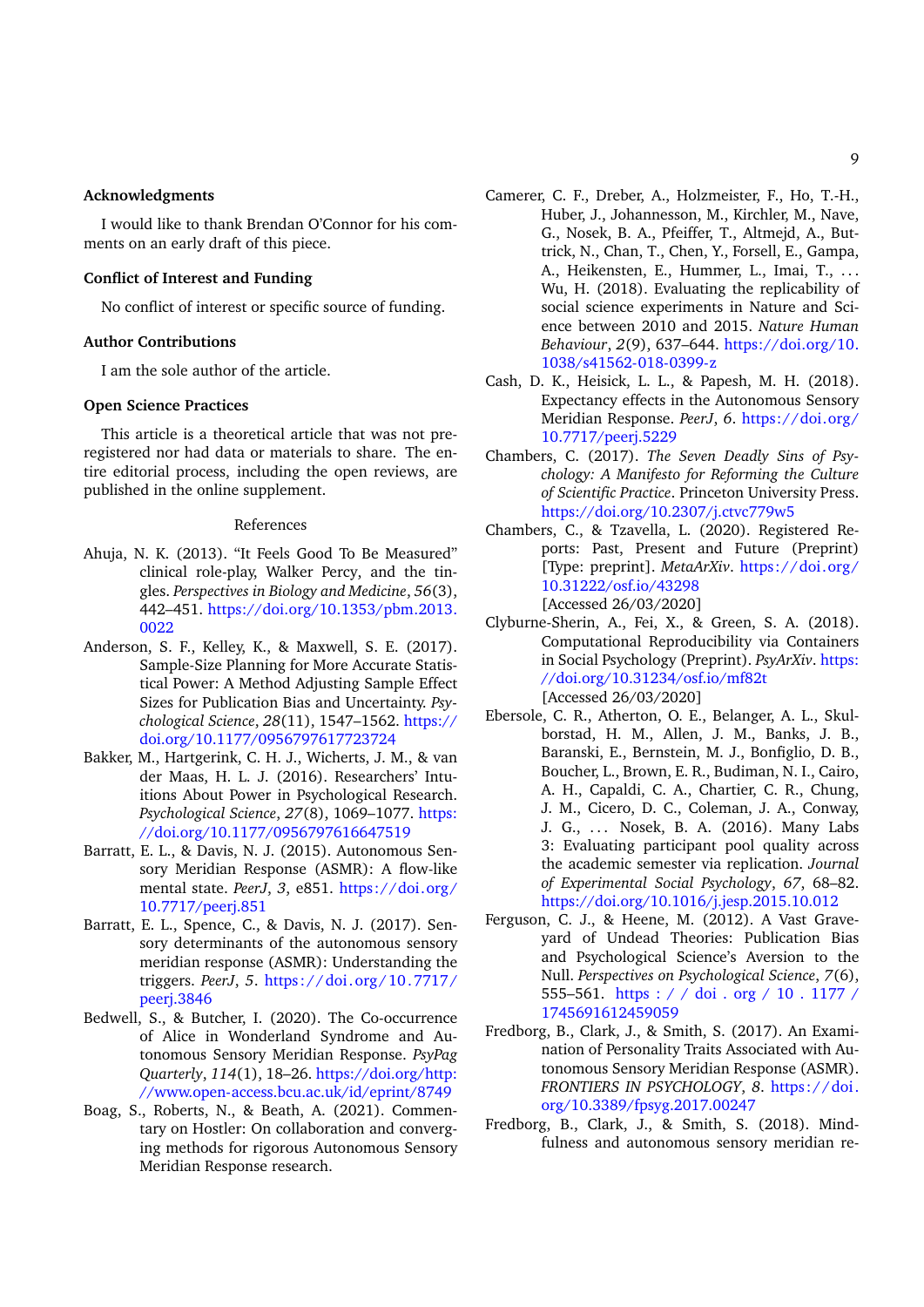sponse (ASMR). *PeerJ*, *6*. [https://doi.org/10.](https://doi.org/10.7717/peerj.5414) [7717/peerj.5414](https://doi.org/10.7717/peerj.5414)

- <span id="page-9-8"></span>Gelman, A., & Loken, E. (2019). The garden of forking paths : Why multiple comparisons can be a problem , even when there is no " fishing expedition " or " p-hacking " and the research hypothesis was posited ahead of time.
- <span id="page-9-3"></span>Giner-Sorolla, R. (2012). Science or Art? How Aesthetic Standards Grease the Way Through the Publication Bottleneck but Undermine Science. *Perspectives on Psychological Science*, *7*(6), 562–571. [https : / / doi . org / 10 . 1177 /](https://doi.org/10.1177/1745691612457576) [1745691612457576](https://doi.org/10.1177/1745691612457576)
- <span id="page-9-7"></span>Hambrick, D. C., & Chen, M.-J. (2008). New Academic Fields as Admittance-Seeking Social Movements: The Case of Strategic Management. *The Academy of Management Review*, *33*(1), 32–54. <https://doi.org/10.2307/20159375>
- <span id="page-9-0"></span>Hardwick, J. (2022). *Top YouTube Searches (as of May 2022)* [Publication Title: ahrefsblog]. Retrieved May 17, 2020, from [https://ahrefs.com/blog/](https://ahrefs.com/blog/top-youtube-searches/) [top-youtube-searches/](https://ahrefs.com/blog/top-youtube-searches/)
- <span id="page-9-4"></span>Higginson, A. D., & Munafò, M. R. (2016). Current Incentives for Scientists Lead to Underpowered Studies with Erroneous Conclusions. *PLOS Biology*, *14*(11), e2000995. [https://doi.org/10.](https://doi.org/10.1371/journal.pbio.2000995) [1371/journal.pbio.2000995](https://doi.org/10.1371/journal.pbio.2000995)
- <span id="page-9-17"></span>Holcombe, A. O. (2019). Contributorship, Not Authorship: Use CRediT to Indicate Who Did What. *Publications*, *7*(3), 48. [https : / / doi . org / 10 .](https://doi.org/10.3390/publications7030048) [3390/publications7030048](https://doi.org/10.3390/publications7030048)
- <span id="page-9-11"></span>Hostler, T. J., Poerio, G. L., & Blakey, E. (2019). Still More Than a Feeling: Commentary on Cash et al., "Expectancy Effects in the Autonomous Sensory Meridian Response" and Recommendations for Measurement in Future ASMR Research. *Multisensory Research*, *32*(6), 521–531. <https://doi.org/10.1163/22134808-20191366>
- <span id="page-9-13"></span>Houtkoop, B. L., Chambers, C., Macleod, M., Bishop, D. V. M., Nichols, T. E., & Wagenmakers, E.-J. (2018). Data Sharing in Psychology: A Survey on Barriers and Preconditions. *Advances in Methods and Practices in Psychological Science*, *1*(1), 70–85. [https : / / doi . org / 10 . 1177 /](https://doi.org/10.1177/2515245917751886) [2515245917751886](https://doi.org/10.1177/2515245917751886)
- <span id="page-9-9"></span>Huba, G. J., Singer, J. L., Aneshensel, C. S., & Antrobus, J. S. (1982). *Manual for the Short Imaginal Processes Inventory*. Research Psychologist Press.
- <span id="page-9-5"></span>Ioannidis, J. P. A. (2005). Why Most Published Research Findings Are False. *PLoS Medicine*, *2*(8), e124. [https : / / doi . org / 10 . 1371 / journal . pmed .](https://doi.org/10.1371/journal.pmed.0020124) [0020124](https://doi.org/10.1371/journal.pmed.0020124)
- <span id="page-9-1"></span>Keizer, A., Chang, T. H. (, O'Mahony, C. J., Schaap, N. S., & Stone, K. D. (2020). Individuals Who Experience Autonomous Sensory Meridian Response Have Higher Levels of Sensory Suggestibility. *Perception*, *49*(1), 113–116. [https://doi.org/](https://doi.org/10.1177/0301006619891913) [10.1177/0301006619891913](https://doi.org/10.1177/0301006619891913)
- <span id="page-9-10"></span>Klein, O., Hardwicke, T. E., Aust, F., Breuer, J., Danielsson, H., Hofelich Mohr, A., Ijzerman, H., Nilsonne, G., Vanpaemel, W., & Frank, M. C. (2018). A Practical Guide for Transparency in Psychological Science. *Collabra: Psychology*, *4*(1), 20. [https://doi.org/10.1525/collabra.](https://doi.org/10.1525/collabra.158) [158](https://doi.org/10.1525/collabra.158)
- <span id="page-9-14"></span>Klein, R. A., Ratliff, K. A., Vianello, M., Adams, R. B., Bahník, Š., Bernstein, M. J., Bocian, K., Brandt, M. J., Brooks, B., Brumbaugh, C. C., Cemalcilar, Z., Chandler, J., Cheong, W., Davis, W. E., Devos, T., Eisner, M., Frankowska, N., Furrow, D., Galliani, E. M., . . . Nosek, B. A. (2014). Investigating Variation in Replicability: A "Many Labs" Replication Project. *Social Psychology*, *45*(3), 142–152. [https : / / doi . org / 10 . 1027 / 1864 -](https://doi.org/10.1027/1864-9335/a000178) [9335/a000178](https://doi.org/10.1027/1864-9335/a000178)
- <span id="page-9-15"></span>Klein, R. A., Vianello, M., Hasselman, F., Adams, B. G., Adams, R. B., Alper, S., Aveyard, M., Axt, J. R., Babalola, M. T., Bahník, Š., Batra, R., Berkics, M., Bernstein, M. J., Berry, D. R., Bialobrzeska, O., Binan, E. D., Bocian, K., Brandt, M. J., Busching, R., ... Nosek, B. A. (2018). Many Labs 2: Investigating Variation in Replicability Across Samples and Settings. *Advances in Methods and Practices in Psychological Science*, *1*(4), 443–490. [https : / / doi . org / 10 . 1177 /](https://doi.org/10.1177/2515245918810225) [2515245918810225](https://doi.org/10.1177/2515245918810225)
- <span id="page-9-16"></span>Kvarven, A., Strømland, E., & Johannesson, M. (2019). Comparing meta-analyses and preregistered multiple-laboratory replication projects. *Nature Human Behaviour*. [https://doi.org/10.1038/](https://doi.org/10.1038/s41562-019-0787-z) [s41562-019-0787-z](https://doi.org/10.1038/s41562-019-0787-z)
- <span id="page-9-6"></span>[Accessed 26/03/2020] Lakatos, I. (1978). *The Methodology of Scientific Research Programmes: Philosophical Papers* [Pub-
- lication Title: Cambridge Core]. https://doi. [org/10.1017/CBO9780511621123](https://doi.org/10.1017/CBO9780511621123)
- <span id="page-9-12"></span>Lakens, D. (2013). Calculating and reporting effect sizes to facilitate cumulative science: A practical primer for t-tests and ANOVAs. *Frontiers in Psychology*, *4*. [https://doi.org/10.3389/fpsyg.](https://doi.org/10.3389/fpsyg.2013.00863) [2013.00863](https://doi.org/10.3389/fpsyg.2013.00863)
- <span id="page-9-2"></span>Lee, M., Song, C.-B., Shin, G.-H., & Lee, S.-W. (2019). Possible Effect of Binaural Beat Combined With Autonomous Sensory Meridian Response for Inducing Sleep. *Frontiers in Human Neuroscience*,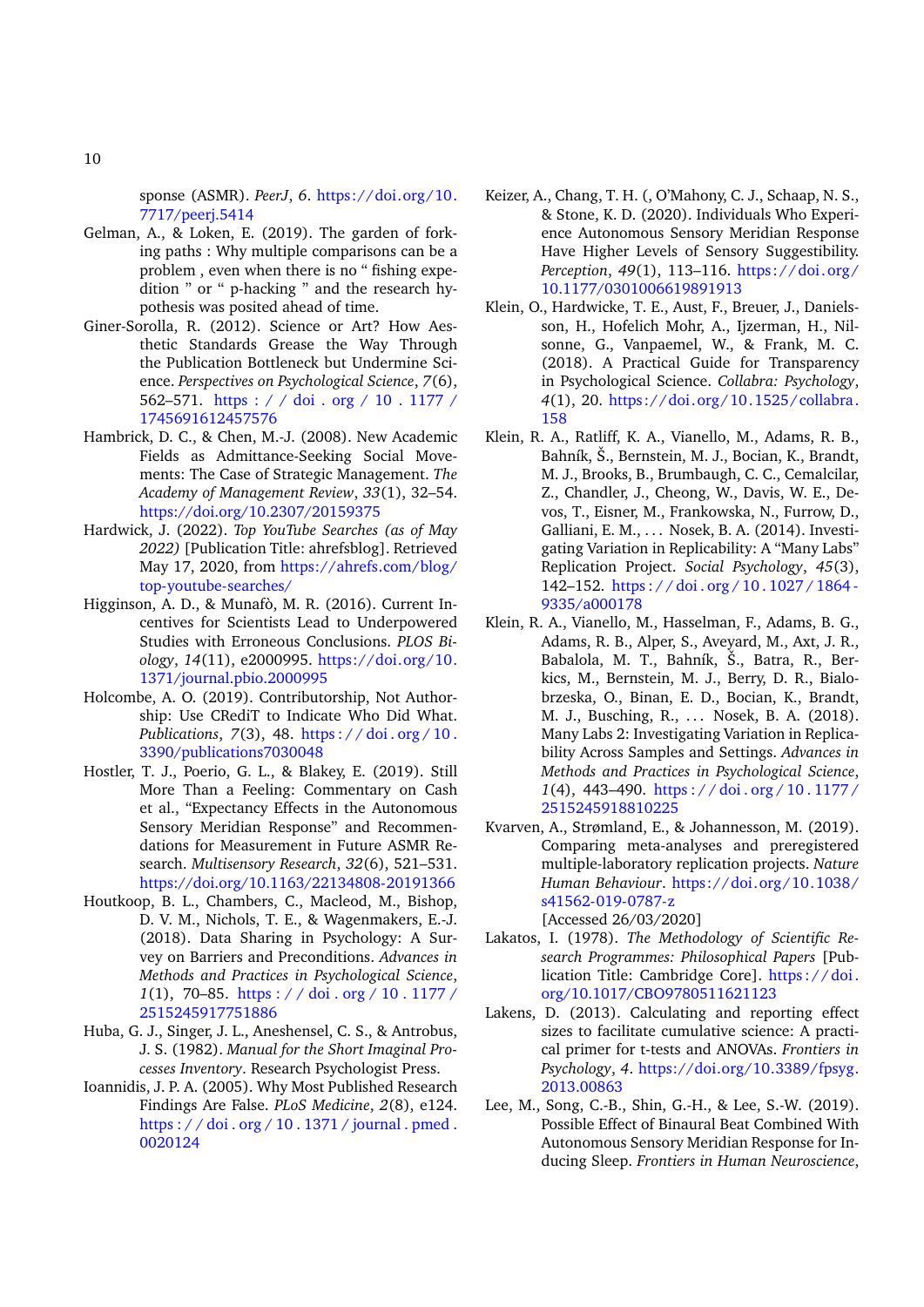*13*. [https://doi.org/10.3389/fnhum.2019.](https://doi.org/10.3389/fnhum.2019.00425) [00425](https://doi.org/10.3389/fnhum.2019.00425)

- <span id="page-10-8"></span>Liu, M., & Zhou, Q. (2019). A Preliminary Compilation of a Digital Video Library on Triggering Autonomous Sensory Meridian Response (ASMR): A Trial Among 807 Chinese College Students. *FRONTIERS IN PSYCHOLOGY*, *10*. [https://doi.](https://doi.org/10.3389/fpsyg.2019.02274) [org/10.3389/fpsyg.2019.02274](https://doi.org/10.3389/fpsyg.2019.02274)
- <span id="page-10-4"></span>Lochte, B. C., Guillory, S. A., Richard, C. A. H., & Kelley, W. M. (2018). An fMRI investigation of the neural correlates underlying the autonomous sensory meridian response (ASMR). *Bioimpacts*, *8*(4), 295–304. [https : / / doi . org / 10 . 15171 /](https://doi.org/10.15171/bi.2018.32) [bi.2018.32](https://doi.org/10.15171/bi.2018.32)
- <span id="page-10-18"></span>Maxwell, S. E. (2004). The Persistence of Underpowered Studies in Psychological Research: Causes, Consequences, and Remedies. *Psychological Methods*, *9*(2), 147–163. [https : / / doi .](https://doi.org/10.1037/1082-989X.9.2.147) [org/10.1037/1082-989X.9.2.147](https://doi.org/10.1037/1082-989X.9.2.147)
- <span id="page-10-1"></span>McErlean, A. B. J., & Banissy, M. J. (2017). Assessing Individual Variation in Personality and Empathy Traits in Self-Reported Autonomous Sensory Meridian Response. *Multisensory Research*, *30*(6, SI), 601–613. [https://doi.org/10.1163/](https://doi.org/10.1163/22134808-00002571) [22134808-00002571](https://doi.org/10.1163/22134808-00002571)
- <span id="page-10-2"></span>McErlean, A. B. J., & Banissy, M. J. (2018). Increased misophonia in self-reported Autonomous Sensory Meridian Response. *PeerJ*, *6*. [https://doi.](https://doi.org/10.7717/peerj.5351) [org/10.7717/peerj.5351](https://doi.org/10.7717/peerj.5351)
- <span id="page-10-3"></span>McErlean, A. B. J., & Osborne-Ford, E. J. (2020). Increased absorption in autonomous sensory meridian response. *PeerJ*, *8*, e8588. [https://doi.](https://doi.org/10.7717/peerj.8588) [org/10.7717/peerj.8588](https://doi.org/10.7717/peerj.8588)
- <span id="page-10-14"></span>Merton, R. K. (1974). *The Sociology of Science: Theoretical and Empirical Investigations* (1st ed.). University of Chicago Press.
- <span id="page-10-15"></span>Meyer, M. N. (2018). Practical Tips for Ethical Data Sharing. *Advances in Methods and Practices in Psychological Science*, *1*(1), 131–144. [https://](https://doi.org/10.1177/2515245917747656) [doi.org/10.1177/2515245917747656](https://doi.org/10.1177/2515245917747656)
- <span id="page-10-19"></span>Moshontz, H., Campbell, L., Ebersole, C. R., IJzerman, H., Urry, H. L., Forscher, P. S., Grahe, J. E., Mc-Carthy, R. J., Musser, E. D., Antfolk, J., Castille, C. M., Evans, T. R., Fiedler, S., Flake, J. K., Forero, D. A., Janssen, S. M. J., Keene, J. R., Protzko, J., Aczel, B., . . . Chartier, C. R. (2018). The Psychological Science Accelerator: Advancing Psychology Through a Distributed Collaborative Network. *Advances in Methods and Practices in Psychological Science*, *1*(4), 501–515. <https://doi.org/10.1177/2515245918797607>
- <span id="page-10-9"></span>Munafò, M. R., Nosek, B. A., Bishop, D. V. M., Button, K. S., Chambers, C., Percie du Sert, N., Simon-

sohn, U., Wagenmakers, E.-J., Ware, J. J., & Ioannidis, J. P. A. (2017). A manifesto for reproducible science. *Nature Human Behaviour*, *1*(1). <https://doi.org/10.1038/s41562-016-0021>

- <span id="page-10-11"></span>Nosek, B. A., Ebersole, C. R., DeHaven, A. C., & Mellor, D. T. (2018). The preregistration revolution. *Proceedings of the National Academy of Sciences*, *115*(11), 2600–2606. [https://doi.org/](https://doi.org/10.1073/pnas.1708274114) [10.1073/pnas.1708274114](https://doi.org/10.1073/pnas.1708274114)
- <span id="page-10-17"></span>Open Science Collaboration. (2015). Estimating the reproducibility of psychological science. *Science*, *349*(6251), aac4716–aac4716. [https : / / doi .](https://doi.org/10.1126/science.aac4716) [org/10.1126/science.aac4716](https://doi.org/10.1126/science.aac4716)
- <span id="page-10-0"></span>Poerio, G. L., Blakey, E., Hostler, T. J., & Veltri, T. (2018). More than a feeling: Autonomous sensory meridian response (ASMR) is characterized by reliable changes in affect and physiology (J. E. Aspell, Ed.). *PLOS One*, *13*(6), e0196645. [https://doi.org/10.1371/journal.](https://doi.org/10.1371/journal.pone.0196645) [pone.0196645](https://doi.org/10.1371/journal.pone.0196645)
- <span id="page-10-12"></span>Poerio, G. L., Mank, S., & Hostler, T. J. (2022). The Awesome as Well as the Awful: Heightened Sensory Sensitivity Predicts the Presence and Intensity of Autonomous Sensory Meridian Response (ASMR). *Journal of Research in Personality*, *97*. <https://doi.org/10.1016/j.jrp.2021.104183>
- <span id="page-10-7"></span>Roberts, N., Beath, A., & Boag, S. (2019). Autonomous sensory meridian response: Scale development and personality correlates. *Psychology of Consciousness: Theory, Research, and Practice*, *6*(1), 22–39. <https://doi.org/10.1037/cns0000168>
- <span id="page-10-16"></span>Sarabipour, S., Debat, H. J., Emmott, E., Burgess, S. J., Schwessinger, B., & Hensel, Z. (2019). On the value of preprints: An early career researcher perspective. *PLOS Biology*, *17*(2), e3000151. [https : / / doi . org / 10 . 1371 / journal . pbio .](https://doi.org/10.1371/journal.pbio.3000151) [3000151](https://doi.org/10.1371/journal.pbio.3000151)
- <span id="page-10-13"></span>Savage, C. J., & Vickers, A. J. (2009). Empirical Study of Data Sharing by Authors Publishing in PLoS Journals (C. Mavergames, Ed.). *PLOS One*, *4*(9), e7078. [https://doi.org/10.1371/journal.](https://doi.org/10.1371/journal.pone.0007078) [pone.0007078](https://doi.org/10.1371/journal.pone.0007078)
- <span id="page-10-10"></span>Smaldino, P. E., & McElreath, R. (2016). The natural selection of bad science. *Royal Society Open Science*, *3*(9), 160384. [https://doi.org/10.1098/](https://doi.org/10.1098/rsos.160384) [rsos.160384](https://doi.org/10.1098/rsos.160384)
- <span id="page-10-5"></span>Smith, S. D., Fredborg, B. K., & Kornelsen, J. (2019a). A functional magnetic resonance imaging investigation of the autonomous sensory meridian response. *PeerJ*, *7*. [https : / / doi . org / 10 . 7717 /](https://doi.org/10.7717/peerj.7122) [peerj.7122](https://doi.org/10.7717/peerj.7122)
- <span id="page-10-6"></span>Smith, S. D., Fredborg, B. K., & Kornelsen, J. (2019b). Atypical Functional Connectivity As-